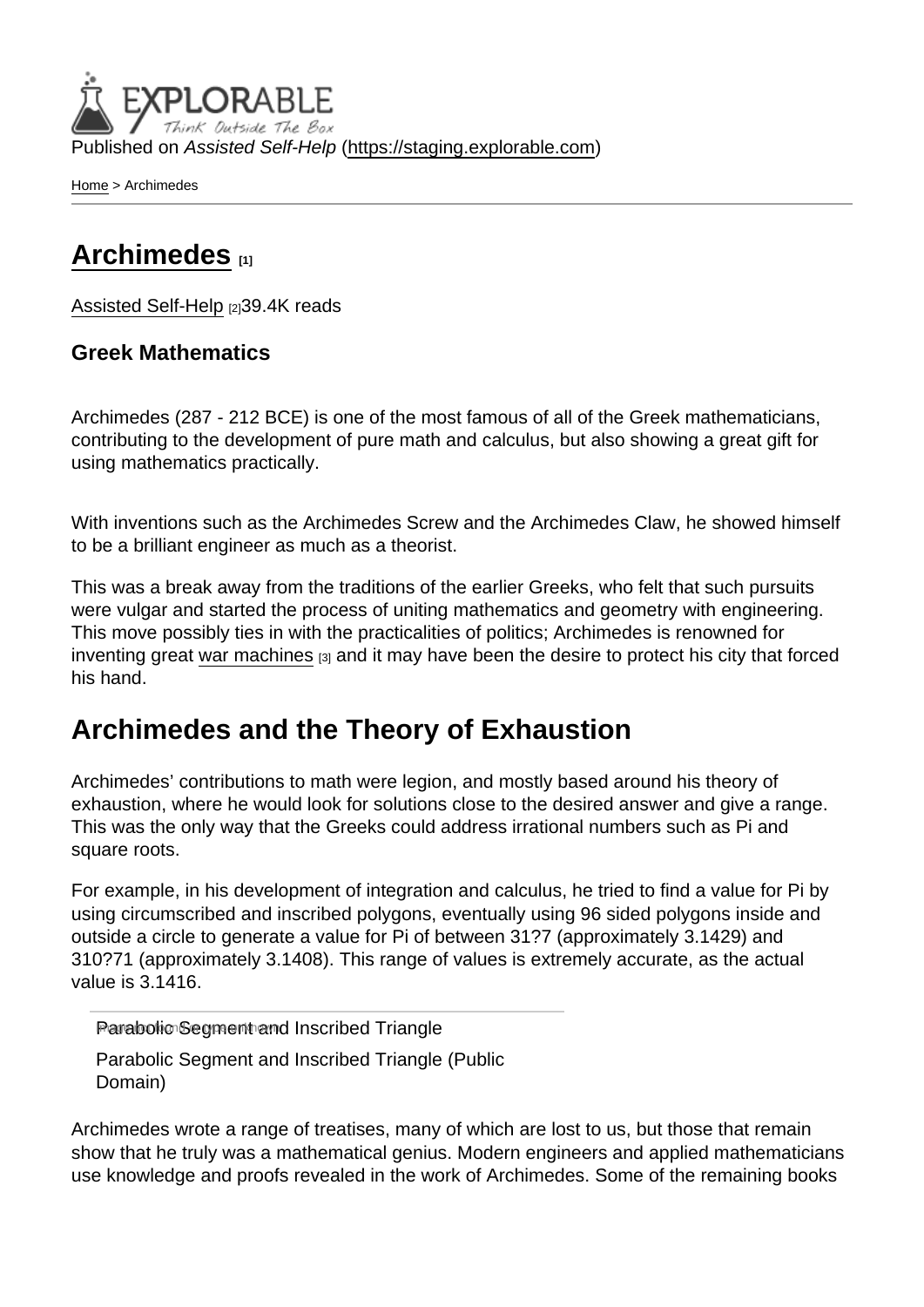- On the Sphere and the Cylinder: Archimedes used this exhaustion technique on solid shapes, calculating the area of the surface of a sphere. He also calculated the volume by calculating that the volume of a sphere is 2/3 of that of its circumscribed cylinder.
- Measurement of the Circle: Here, Archimedes proved that the area of a circle was equal to Pi multiplied by the square of the radius, and he calculated the square root of 3 to be between 265?153 (approximately 1.7320261) and 1351?780 (approximately 1.7320512).
- On Conoids and Spheroids: Archimedes examined paraboloids, cones, hyperboloids and spheroids, calculating the volumes and areas of sections of these shapes.
- On Spirals: The mathematician studied the properties of the Archimedes spiral, showing how to calculate tangents and areas. His work on the Archimedes screw shows that this was important part of his work and shows his mastery of applied mathematics.

### Archimedes Pi

Image not found or type unknown

### Archimedes' Pi Approximation ([Creative Commons](http://commons.wikimedia.org/wiki/User:El_Caro) [4] )

- On Plane Equilibriums: In this work, he concentrated upon finding the center of gravity for a series of shapes, including parallelograms, triangles, trapeziums and a segment of a parabola.
- The Quadrature of the Parabola: In this treatise, Archimedes proved that the area of any given segment of a parabola is 4/3 of the area of a triangle with the same base length as the segment and equal height.

Page Archimedes Palimpsets

Image not found or type unknown

Page Archimedes Palimpsets (Creative Commons)

- On Floating Bodies: In this work, Archimedes studies hydrostatics, the properties of floating bodies and the one that gave rise to his 'Eureka' story, although there is little evidence that he actually did that!
- The Psammites: Here, Archimedes used the idea of counting the number of grains of sand that could be contained in the universe to devise a numerical notation system. This system was capable of describing numbers as large as  $8 \times 10^{63}$ .

# Archimedes: Mathematician and Inventor

#### are